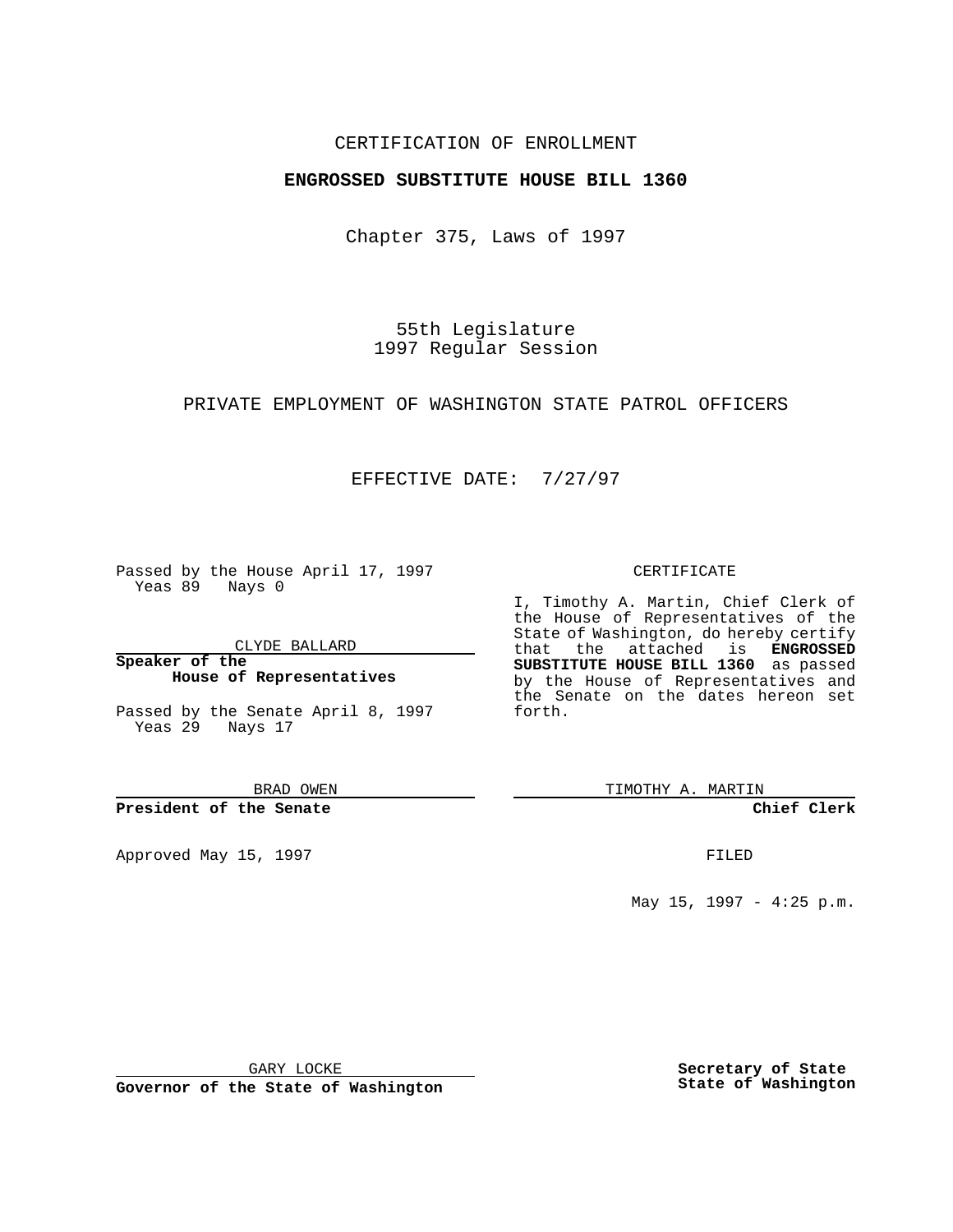# **ENGROSSED SUBSTITUTE HOUSE BILL 1360** \_\_\_\_\_\_\_\_\_\_\_\_\_\_\_\_\_\_\_\_\_\_\_\_\_\_\_\_\_\_\_\_\_\_\_\_\_\_\_\_\_\_\_\_\_\_\_

\_\_\_\_\_\_\_\_\_\_\_\_\_\_\_\_\_\_\_\_\_\_\_\_\_\_\_\_\_\_\_\_\_\_\_\_\_\_\_\_\_\_\_\_\_\_\_

Passed Legislature - 1997 Regular Session

AS AMENDED BY THE SENATE

### **State of Washington 55th Legislature 1997 Regular Session**

**By** House Committee on Government Administration (originally sponsored by Representatives K. Schmidt, Scott, Zellinsky and Schoesler)

Read first time 02/12/97.

 AN ACT Relating to private employment for Washington state patrol officers; adding a new section to chapter 43.43 RCW; and adding a new section to chapter 4.92 RCW.

BE IT ENACTED BY THE LEGISLATURE OF THE STATE OF WASHINGTON:

 NEW SECTION. **Sec. 1.** A new section is added to chapter 43.43 RCW to read as follows:

 Washington state patrol officers may engage in private law enforcement off-duty employment in uniform for private benefit, subject to guidelines adopted by the chief of the Washington state patrol. These guidelines must ensure that the integrity and professionalism of the Washington state patrol is preserved. Use of Washington state patrol officer's uniforms shall be considered de minimis use of state property.

 NEW SECTION. **Sec. 2.** A new section is added to chapter 4.92 RCW to read as follows:

 (1) The state of Washington is not liable for tortious conduct by Washington state patrol officers that occurs while such officers are engaged in private law enforcement off-duty employment.